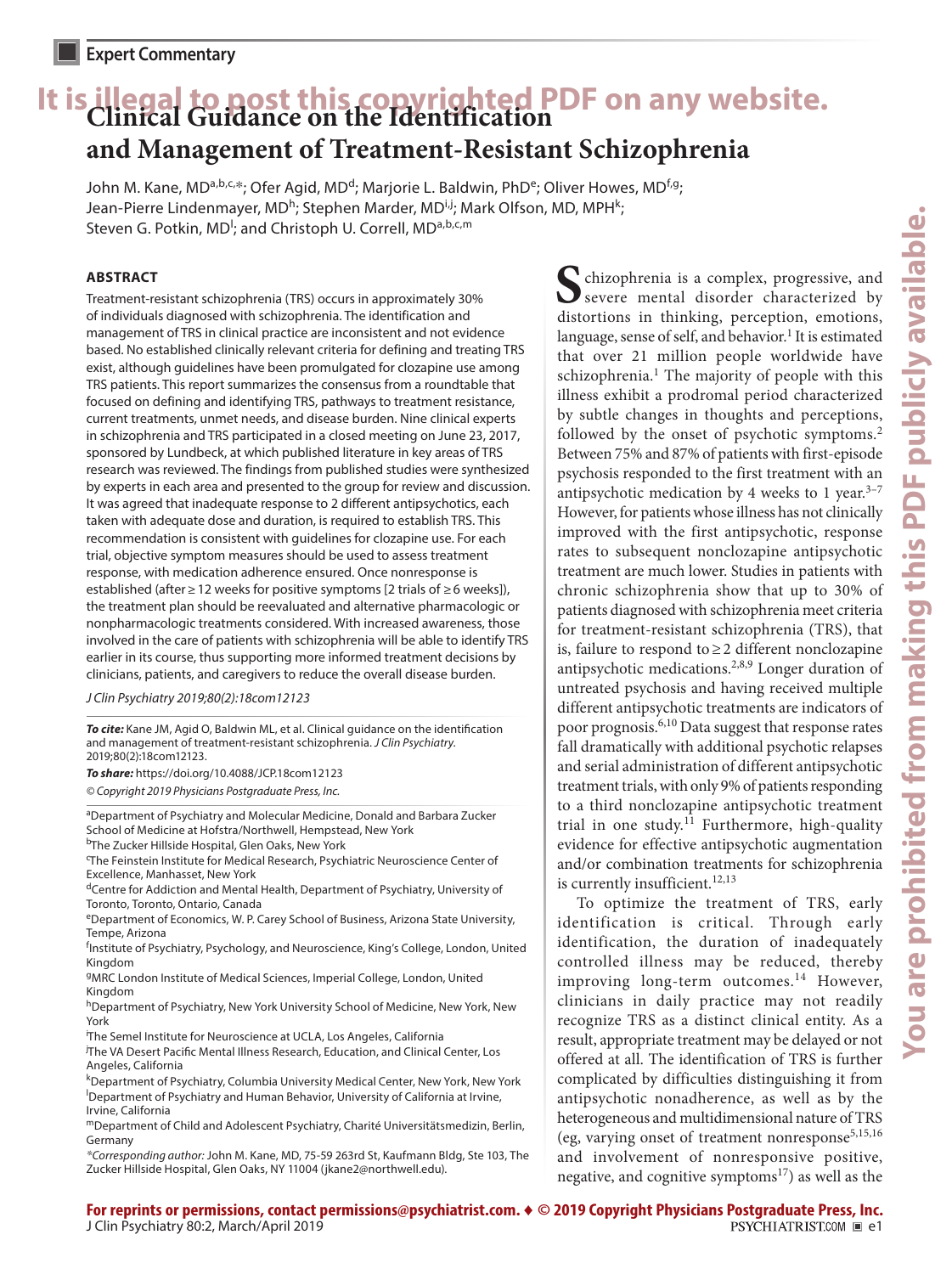Kane et al

It is illegal to post this copyrighted PDF on any website.

# **Clinical Points**

- Treatment-resistant schizophrenia (TRS) occurs in approximately 30% of individuals diagnosed with schizophrenia, but identification and management of TRS in clinical practice are inconsistent and not evidence based.
- To establish TRS, a patient must demonstrate inadequate response to 2 different antipsychotics, each taken with adequate dose, duration, and confirmed adherence.
- Upon recognition of TRS, the treatment plan should be reevaluated and alternative treatments considered. Recognition of TRS earlier in the course of disease will allow for more informed treatment decisions to be made by clinicians, patients, and caregivers.

lack of consensus on clinically relevant criteria for defining and treating TRS.2,9,17,18

This report summarizes the consensus findings of a roundtable meeting on TRS (June 23, 2017; New York, NY; sponsored by Lundbeck) that included 9 clinicians with expertise in the areas of schizophrenia and TRS. The report provides an overview of TRS and the consensus derived regarding its key domains. The goal is to increase awareness of this common phenomenon among general psychiatrists to facilitate early identification and more effective treatment of patients with TRS.

## **DEFINITION AND IDENTIFICATION OF TREATMENT-RESISTANT SCHIZOPHRENIA**

Current treatment guidelines for schizophrenia are broadly aligned in terms of their definition of TRS (Table 1).2,9,17,18 TRS is characterized by persistence of positive symptoms (eg, delusions, hallucinations, disorganized speech and behavior) despite adequate treatment trials with antipsychotic medications.19 Key criteria for the definition of TRS include no significant improvement in positive symptoms after treatment with≥2 different nonclozapine antipsychotic medications at adequate dose, duration, and documented adherence. Thus, the term TRS in this first-line medication approaches. Patients not responding to clozapine or a nonpharmacologic treatment option, such as electroconvulsive therapy (ECT), represent distinct subgroups of TRS. These 2 groups can descriptively be referred to as clozapine-resistant and ECT-resistant schizophrenia.

In contrast to the relative consistency in major aspects of the definition of TRS, recommendations for what constitutes a lack of treatment response and the clinical outcomes used to assess the level of treatment response vary among the guidelines.<sup>2,9,17,18</sup> This issue is further complicated in patients with TRS because they are a heterogeneous patient population, likely reflecting the complexity of the clinical and neurobiological pathways leading to TRS.

Another potentially complicating issue when determining the level of treatment response is the concept of pseudoresistance, which posits that certain factors can make it appear as if a patient is not responsive to treatment when in fact the treatment response can be modified, such as through improved and/or verified antipsychotic adherence. Factors that need to be evaluated as underlying causes of pseudoresistance include medication nonadherence, pharmacokinetic issues (eg, poor drug absorption or brain penetration, drug-drug interactions, changes in metabolism or body volume) that lead to inadequate therapeutic drug levels, and specific patient characteristics (eg, substance use disorders, other medical conditions) that may exacerbate symptoms or modify treatment response.

# **PATHWAYS TO TREATMENT-RESISTANT SCHIZOPHRENIA**

Current data suggest that there are probably multiple clinical pathways and different potential neurobiological mechanisms involved in the pathophysiology of TRS (Figure 1).5,15,16,20–29 For example, heterogeneity has been observed in the onset of treatment nonresponse. Approximately 30% of individuals diagnosed with schizophrenia exhibit a partial response or no response to initial treatment,<sup>8</sup> whereas 10%–60% of individuals exhibiting an initial response to

| Table 1. Guidelines for Defining Treatment-Resistant Schizophrenia |                                                                                                              |                                      |                                                                                                                                                                                                                                                                                |  |  |
|--------------------------------------------------------------------|--------------------------------------------------------------------------------------------------------------|--------------------------------------|--------------------------------------------------------------------------------------------------------------------------------------------------------------------------------------------------------------------------------------------------------------------------------|--|--|
| Guidelines                                                         | <b>Prior AP Treatment Failure</b>                                                                            | <b>Treatment Duration</b>            | Failure Criteria                                                                                                                                                                                                                                                               |  |  |
| APA (2004) <sup>9</sup>                                            | $\geq$ 2 Failures<br>$\geq$ 1 Second-generation AP                                                           | $\geq 6$ wk                          | Little or no symptomatic response to a trial of adequate duration and dose<br>(therapeutic range)                                                                                                                                                                              |  |  |
| NICE $(2014)^2$                                                    | $\geq$ 2 Sequential failures<br>≥1 Nonclozapine second-<br>generation AP                                     | $4-6$ wk                             | Illness has not responded adequately despite established adherence to AP<br>medication, prescribed at an adequate dose and for the correct duration                                                                                                                            |  |  |
| WFSBP (2012) <sup>18</sup>                                         | $\geq$ 2 Failures<br>$\geq$ 2 Different chemical classes<br>$\geq$ 1 Atypical AP                             | $2-8$ wk                             | No significant improvement in the psychopathology and/or target symptoms;<br>ensured treatment adherence                                                                                                                                                                       |  |  |
| TRRIP <sup>a</sup> (2017) <sup>17</sup>                            | $\geq$ 2 Different APs<br>$\geq$ 1 Prior treatment with long-<br>acting injectable AP<br>$(ge 4 \text{ mo})$ | $\geq 6$ wk<br>(at therapeutic dose) | At least moderate disease severity and < 20% symptom reduction during a<br>prospective trial or observation of ≥6 weeks; at least moderate functional<br>impairment based on a validated scale; adherence (≥80% of prescribed doses)<br>confirmed using trough serum AP levels |  |  |

<sup>a</sup>Based on recommendations for optimum requirements.

Abbreviations: AP=antipsychotic, APA=American Psychiatric Association, NICE=National Institute for Health and Care Excellence, TRRIP=Treatment Response and Resistance in Psychosis, WFSBP=World Federation of Societies of Biological Psychiatry.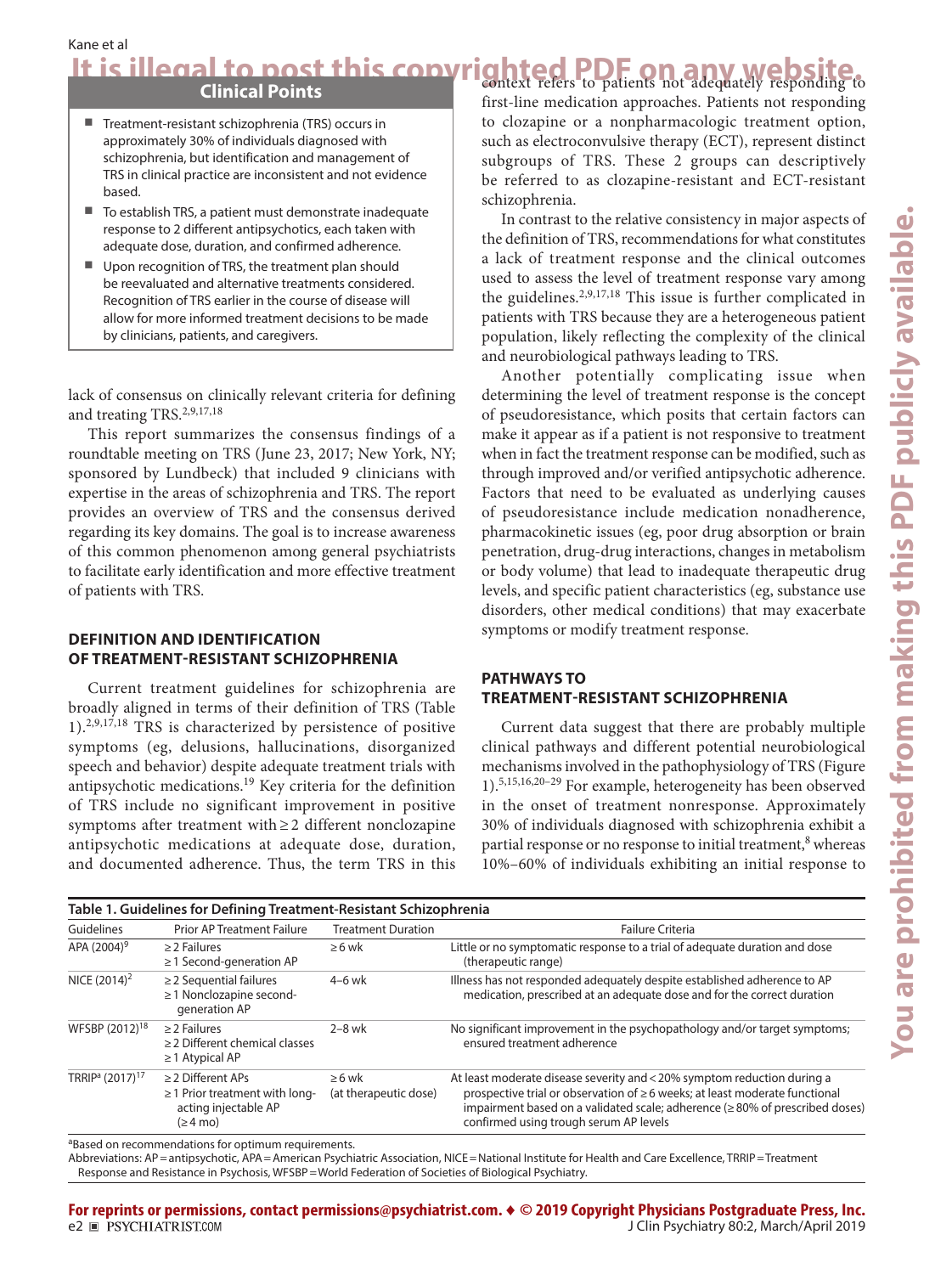**Figure 1. Clinical and Neurobiological Pathways to Treatment-Resistant Schizophrenia**



antipsychotic treatment develop treatment resistance over time<sup>5,15,16</sup> and after multiple relapses.<sup>30</sup>

There are also multiple hypotheses concerning the underlying neurobiological mechanisms of TRS that account for the 2 main clinical paths to TRS (initial resistance vs resistance that emerges over time). One hypothesis posits that supersensitivity of dopamine  $D_2$  (DRD2) receptors to dopamine contributes to the pathophysiology and development of TRS in some individuals.20–24 This supersensitivity may be due to an increase in the number of receptors or an increase in receptor affinity for dopamine.<sup>29</sup> Antipsychotic medications mitigate psychosis by blocking DRD2 receptors. However, prolonged blockade of postsynaptic dopamine receptors may lead to dopamine supersensitivity, resulting in increased psychotic symptoms (breakthrough psychosis) and motor side effects such as abnormal involuntary movements (eg, tardive dyskinesia) in treated patients.<sup>20–22</sup> Supersensitivity may also lead to increasingly higher antipsychotic doses being used in an attempt to control breakthrough psychosis. Supporting the supersensitivity hypothesis, increases in DRD2 receptor levels have been observed in individuals with schizophrenia after prolonged antipsychotic treatment.<sup>23,24</sup> However, clinical support for a causal role of dopamine supersensitivity psychosis in TRS is currently lacking.29,31

An alternative theory for TRS, the "normodopaminergic" hypothesis, is based on evidence indicating that not all individuals with schizophrenia have characteristics of a hyperdopaminergic system.25,26 In one positron emission tomography study, patients with TRS had lower dopamine synthesis capacity than treatment-responsive patients but a similar capacity to healthy volunteers.<sup>26</sup> In these patients with TRS and normal dopaminergic function, other neurotransmitter systems are proposed to contribute to the symptoms of schizophrenia. For example, changes in the glutamatergic system have been postulated to play a role in the etiology and development of TRS.24–28 Supporting this hypothesis,

It is illegal to post this copyrighted PDF on any website. were found to be elevated in patients with TRS relative to healthy volunteers but not in treatment responders, suggesting a role for changes in the glutamatergic system in patients with TRS.<sup>28</sup> Another potential pathway to TRS is the emerging notion of *N*-methyl-p-aspartate (NMDA) antibody psychosis, $32$  which can be diagnosed with a positive antibody titer to the NR1 subunit of the NMDA receptor.

## **BURDEN OF TREATMENT-RESISTANT SCHIZOPHRENIA**

As summarized in Table 2, TRS is associated with a substantial burden for patients, treatment teams, and families/caregivers.<sup>33–37</sup> Patients with TRS have more severe positive and negative symptoms, greater functional limitations, and higher health care costs compared with antipsychotic treatment responders.<sup>33</sup> In one study, total health care costs were twice as high for patients with TRS compared with antipsychotic treatment responders after 8 weeks of treatment.<sup>35</sup> The persistent negative or cognitive symptoms and poor social functioning characteristics of TRS have been associated with self-stigma.<sup>38,39</sup> Additionally, the perception of psychosis-related violence and dangerousness can result in stigma<sup>40</sup> and potentially discrimination, selfharm, long-term hospitalization, and incarceration. These patient-centered aspects of TRS also require attention.

With respect to the burden of TRS on treatment teams, treatment for patients with TRS is too often associated with pessimism on the part of all concerned. Furthermore, specialized treatment units for TRS are generally lacking, which often results in patients with TRS being treated in a less sophisticated environment by health care providers with little or no training or education in the appropriate treatment of patients with TRS.<sup>41,42</sup> The burden of TRS on families/ caregivers grows as disease chronicity increases over time, as measured by decreases in family cohesion and flexibility (ie, quality and expression of leadership and organization) and by increases in indirect costs (eg, lost work time, stressrelated illness).37

Direct health care costs tend to be higher in patients with TRS than in the general population of patients with schizophrenia, with estimates of excess annual costs per patient (adjusted to 2016 US \$) ranging from \$9,550 to  $$35,281$  across 3 studies.<sup>43-45</sup> One systematic review of studies of the burden of TRS reported that total health

| Table 2. Burden of Treatment-Resistant Schizophrenia                                                                                                                                                                                                               |                                                                                                                        |                                                                                                                                                                                       |  |  |  |  |
|--------------------------------------------------------------------------------------------------------------------------------------------------------------------------------------------------------------------------------------------------------------------|------------------------------------------------------------------------------------------------------------------------|---------------------------------------------------------------------------------------------------------------------------------------------------------------------------------------|--|--|--|--|
| Patient                                                                                                                                                                                                                                                            | <b>Treatment Team</b>                                                                                                  | Family/Caregiver                                                                                                                                                                      |  |  |  |  |
| • More severe positive and<br>negative symptoms <sup>33</sup><br>• Worse neurocognitive<br>functioning $34$<br>• Higher health care costs <sup>35</sup><br>• Lower employment rates<br>• Lower quality of life<br>Lower levels of<br>community<br>functioning $33$ | • Pessimism<br>• Therapeutic nihilism<br>• Lack of intellectual<br>curiosity<br>No specialized<br>٠<br>treatment teams | • Substantial amounts<br>of time and income<br>devoted to patient<br>care-related<br>activities <sup>36</sup><br>• Negative impact on the<br>family/dissolution of<br>the family $37$ |  |  |  |  |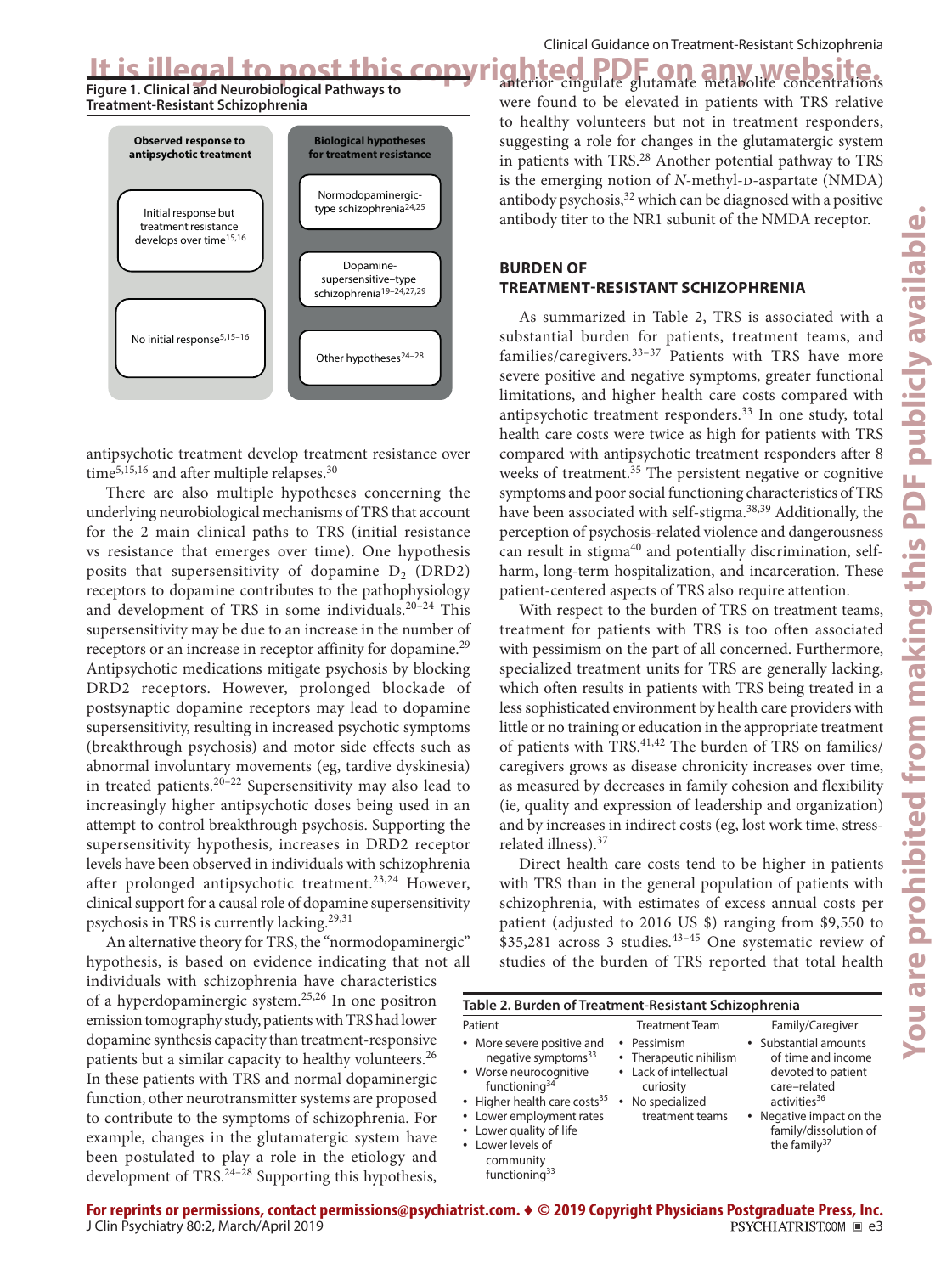It is illegal to post this copyrighted PDF on any website. than the costs for non-TRS.<sup>46</sup> The wide range of estimated excess costs for TRS across different analyses is likely related to differences in study populations, treatment durations, definitions of TRS used, and variations in the completeness of the cost data.

Another analysis found that if 20% of the veterans with TRS initiated clozapine treatment, the mean 1-year cost savings to the Veterans Health Administration (VHA) would be \$22,444 per veteran with TRS.<sup>47</sup> Furthermore, 95% of model simulations from this analysis estimated a savings of at least \$290 million if all VHA patients with TRS not on clozapine were to initiate clozapine treatment.<sup>47</sup>

There are no published studies from the United States describing productivity losses in patients with TRS. However, unemployment rates may serve as a proxy for lost productivity. Two studies of individuals with schizophrenia in the United States reported high rates of unemployment  $($ >70%).<sup>48,49</sup> Given that schizophrenia symptoms and cognitive function are predictors of work outcomes $50$  and antipsychotic treatment has been associated with cognitive improvement,  $51$  it seems likely that patients with TRS may have higher unemployment rates than patients who respond to antipsychotic treatment. In a cohort of patients with TRS from Italy, the unemployment rate was  $64.7\%$ .<sup>52</sup> Although unemployment data across countries are likely to be region specific, these overall data reflect the potentially high level of lost productivity due to TRS.

The economic burden of schizophrenia on society can also be observed with data from Social Security Disability Insurance (SSDI) and Supplemental Security Income (SSI) beneficiaries. Persons diagnosed with schizophrenia account for approximately 5% and 7% of beneficiaries, respectively.<sup>53,54</sup> The high proportion of beneficiaries with schizophrenia is markedly disproportionate to the relative prevalence of schizophrenia in the overall population (<1%) and further reflects the low rates of employment among this population. In 2015, total annual costs associated with schizophrenia and other psychotic disorders were approximately \$443 million and \$248 million for SSDI and SSI, respectively.<sup>53,54</sup> Despite the substantial economic burden of TRS, an online review of federal funding by the National Institutes of Health indicated that funding for TRS research is approximately 7 times lower than funding for treatment-resistant major depressive disorder and approximately 563 times lower than funding for other dimensions of schizophrenia. More effective and earlier treatment of patients with TRS could potentially lessen the economic burden associated with this condition (eg, lower health care costs and increased rates of employment).

## **CURRENT TREATMENT AND UNMET NEEDS IN TREATMENT-RESISTANT SCHIZOPHRENIA**

#### **Current Treatment Strategies**

Several strategies are widely used in clinical practice to manage patients with TRS (eg, increasing the antipsychotic ghted PDF on any website. antipsychotics, switching to other nonclozapine antipsychotics, employing polypharmacy [which includes augmentation with nonclozapine antipsychotics or mood stabilizers]).<sup>12</sup> Across 4 studies,<sup>55-58</sup> the use of antipsychotic doses above recommended maximums was reported in 10.1%–36.2% of patients before they received clozapine. Furthermore, across several studies, the percentage of patients receiving antipsychotic polypharmacy ranged from 15.9% to 60.5% before they received clozapine.56–59

However, there is limited clinical benefit to using nonclozapine management strategies to address inadequate treatment response to antipsychotics. Agid and colleagues<sup>60</sup> reported that 77% (23/30) of individuals treated with at least 2 different antipsychotics (olanzapine, risperidone, or quetiapine) did not respond after 25 to 28 weeks of treatment. Additionally, only 15.5% (11/71) of individuals treated with higher dose ranges of antipsychotic therapy (olanzapine 22.5–30 mg or risperidone 6.5–10 mg) and 16.7% (10/60) of individuals switched to a different antipsychotic therapy responded to treatment.<sup>61</sup> Furthermore, another study<sup>3</sup> demonstrated that switching to another nonclozapine treatment after nonresponse to an initial nonclozapine antipsychotic treatment resulted in a treatment response in only 16.7% of individuals experiencing a first psychotic episode. These data are consistent with those of another study<sup>4</sup> that reported that treatment response and remission rates progressively decreased when switching between nonclozapine antipsychotics. Recently published metaanalyses $12,13$  have shown that there is limited high-quality evidence to support antipsychotic augmentation strategies.

Taken together, these data suggest that increased trial duration,60 using high-dose nonclozapine antipsychotics,55–58,61 switching to other nonclozapine antipsychotics,<sup>3</sup> or employing polypharmacy (including augmentation with nonclozapine antipsychotics<sup>12,13</sup>)<sup>56–59</sup> may unnecessarily delay the initiation of clozapine treatment or future effective treatments for TRS and hinder clinical response in patients who do not respond to antipsychotic therapy. Retrospective studies conducted outside the United States similarly reveal considerable hesitancy and delay in initiating patients on clozapine.<sup>58,62-64</sup> In a Canadian study<sup>62</sup> of outpatients ( $n=467$ ), approximately two-thirds (68%) were treated with≥3 different antipsychotics before clozapine initiation; the median length of therapy before starting clozapine was 8.9 years for male patients and 7.7 years for female patients. Reports from the United Kingdom and Australia revealed that, on average, 3.5 to 5.5 antipsychotics were used before initiating clozapine treatment and an average of 4.0 to 9.7 years passed from diagnosis to start of clozapine.58,63,64 Delays in the initiation of clozapine treatment have been associated with reductions in the percentage of symptomatic improvement in individuals with TRS, as measured by Brief Psychiatric Rating Scale total and psychosis scores.<sup>14</sup>

In patients with suboptimal response to previous antipsychotic treatment, clozapine and olanzapine were found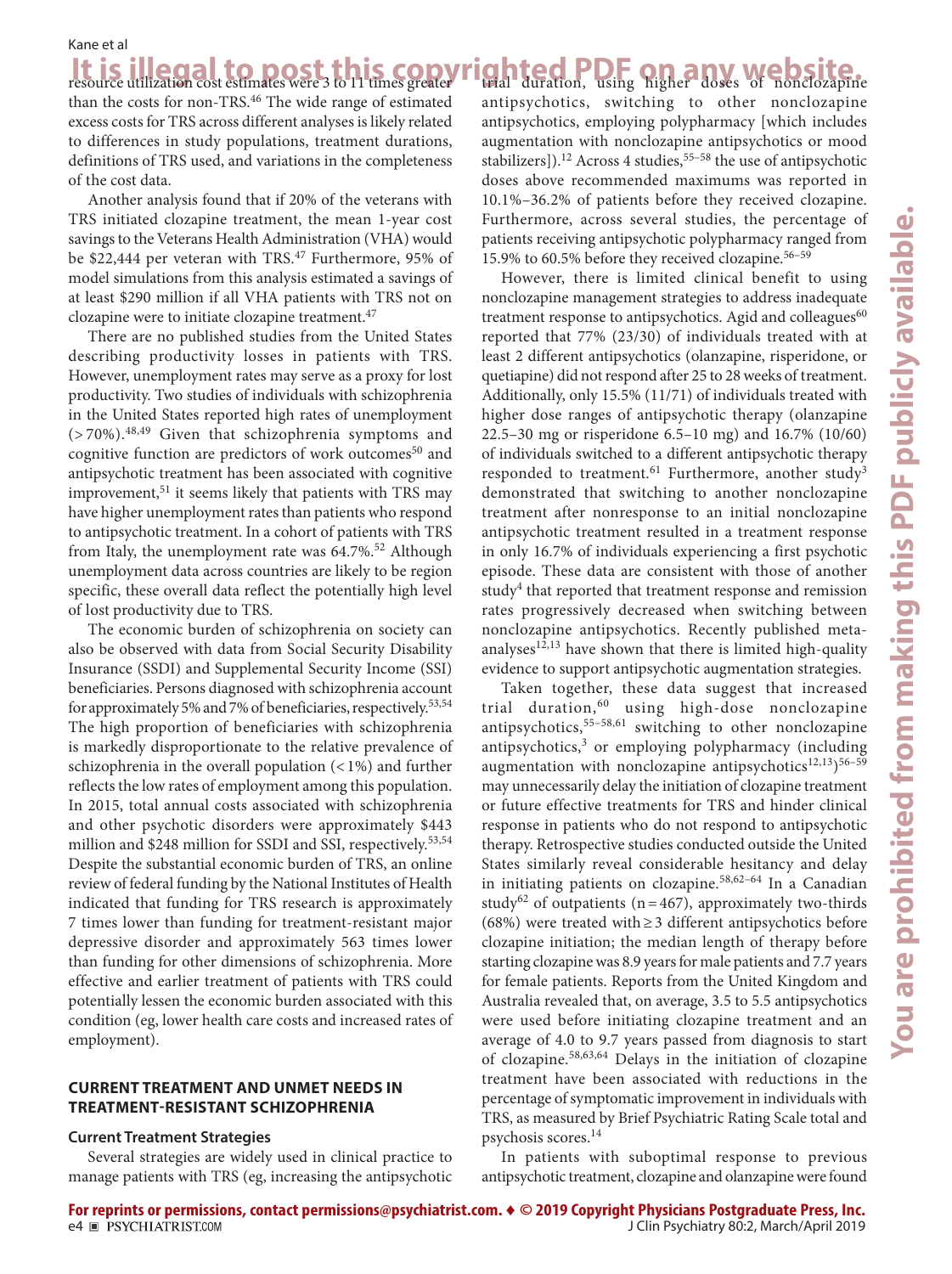and Negative Syndrome Scale (PANSS) total and negative symptom scores.65 In an observational study of Medicaid beneficiaries with schizophrenia, treatment with clozapine instead of antipsychotic polypharmacy was associated with reduced disease-specific emergency department use and reduced disease-specific and all-cause health care costs.<sup>66</sup>

Since clozapine is currently the only indicated and evidence-based treatment for TRS, but also has a number of potentially severe adverse effects, $67$  the decision to use clozapine is influenced by weighing the burden of psychosis and suicidality versus the risk of weight gain, diabetes, and other adverse effects. Furthermore, the decision to initiate clozapine should be undertaken on an individual basis, in close collaboration with patients, and closely associated with early recognition of TRS because there is evidence that earlier use of clozapine is associated with better response.<sup>68</sup>

#### **Efficacy of Current Treatments**

There is evidence suggesting that up to 75% of individuals with a first episode of psychosis<sup>3,60,61</sup> and 40% of individuals with TRS<sup>69</sup> who did not respond to nonclozapine antipsychotics might respond to clozapine. A recent 3-phase switching study<sup>70</sup> found that some first-episode schizophrenia patients who do achieve cross-sectional remission after a 4-week open-label trial with an initial nonclozapine antipsychotic (amisulpride; phase 1) continued to remit after a 6-week double-blind trial of either continued treatment with amisulpride or a switch to olanzapine (phase 2). However, those patients who had not experienced crosssectional remission after a total of 10 weeks of nonclozapine treatment had a subsequent cross-sectional remission rate after another 12 weeks of open treatment with clozapine (phase 3) of 18% among patients in the intention-totreat group and 28% among patients who completed the clozapine trial.<sup>70</sup> Furthermore, the results from a network meta-analysis of randomized controlled trials comparing the efficacy of clozapine with that of other second-generation antipsychotics are inconsistent.<sup>71</sup> The mixed results from meta-analyses regarding the superiority of clozapine compared with other second-generation antipsychotics are likely due to meta-analytic–, patient-, and treatmentrelated factors, as well as problems in some cases with trial design and implementation.<sup>72</sup> In particular, some studies included treatment-intolerant patients as well as treatmentresistant patients, and there is considerable variation in the way treatment resistance is defined and evaluated among studies.<sup>17</sup> In a systematic review, $73$  short-term and longterm clozapine use was reported to be superior to other antipsychotics in reducing positive psychotic symptoms, but only short-term clozapine use (not long-term use) was superior to other antipsychotics for negative symptoms in patients with treatment-refractory schizophrenia. The lack of superiority of clozapine with longer-term treatment could be due to insufficient statistical power.<sup>72</sup> Supporting a benefit for clozapine in the long term, naturalistic studies show reduced mortality over 7 to 11 years of treatment and

It is illegal to post this copyrighted PDF on any website. reduced hospital readmission rates over an average of 5.7 years of treatment in patients receiving clozapine.<sup>74,75</sup> More recently, a systematic review of meta-analyses that included a quality assessment of previously published meta-analyses found that no pharmacologic combination treatment (including 5 combinations with clozapine) had sufficiently consistent efficacy to recommend the combination therapy over antipsychotic monotherapy.<sup>12</sup> There are those who would argue that there are insufficient data from blinded, well-controlled studies to determine which antipsychotic is most efficacious for the treatment of patients with TRS.

> Nonpharmacologic adjunctive treatment (eg, cognitive behavioral therapy for psychosis [CBTp], hallucinationfocused integrative therapy [HIT], repetitive transcranial magnetic stimulation [rTMS], ECT) to antipsychotic treatment may be effective for managing symptoms in individuals with TRS.<sup>76–81</sup> A meta-analysis of studies using CBTp in individuals with schizophrenia reported a modest beneficial effect on positive symptoms (mean weight effect size, 0.37).<sup>76</sup> A meta-analysis of the use of CBTp in individuals with medication-resistant psychosis reported effect sizes (Hedges *g*) of 0.47 and 0.41 for positive symptoms and 0.52 and 0.40 for general symptoms at posttreatment and follow-up, respectively.77 In patients with persistent (> 10 years), drug-refractory auditory hallucinations, HIT resulted in significant improvements versus control patients (provided routine care) on distress scores and total burden measured with the Psychotic Symptom Rating Scales—Auditory Hallucination Rating Scale and on positive symptoms measured with the PANSS.<sup>81</sup> In a review<sup>78</sup> of studies that used rTMS as a means of neuromodulation, moderate reductions in the severity of auditory-verbal hallucinations were reported in individuals whose auditory-verbal hallucinations were medication resistant. In a meta-analysis<sup>79</sup> of randomized controlled trials, ECT as an adjunct to nonclozapine antipsychotic monotherapy was reported to be superior to antipsychotic monotherapy. Furthermore, in a prospective study $80$  of individuals with TRS who were also nonresponders to clozapine, ECT augmentation resulted in 50% of study participants (10/20) achieving a response (defined as  $\geq 40\%$  improvement in psychotic symptoms, a Clinical Global Impressions–Severity rating<3, and a Clinical Global Impressions–Improvement rating  $\leq$  2) compared with 0% of participants (n = 19) receiving clozapine without ECT augmentation. Taken together, these data suggest adjunctive nonpharmacologic therapy may be beneficial in individuals with TRS. There is evidence from meta-analyses supporting the addition of CBTp to an antipsychotic for various degrees of treatmentresistant symptoms.76,77 However, the relative sparsity of data available for other therapies (in part due to their underutilization) limits the certainty with which conclusions can be drawn regarding their overall clinical utility.

#### **Unmet Treatment Needs**

It is important to recognize that while many individuals with TRS exhibit a positive response to clozapine, there is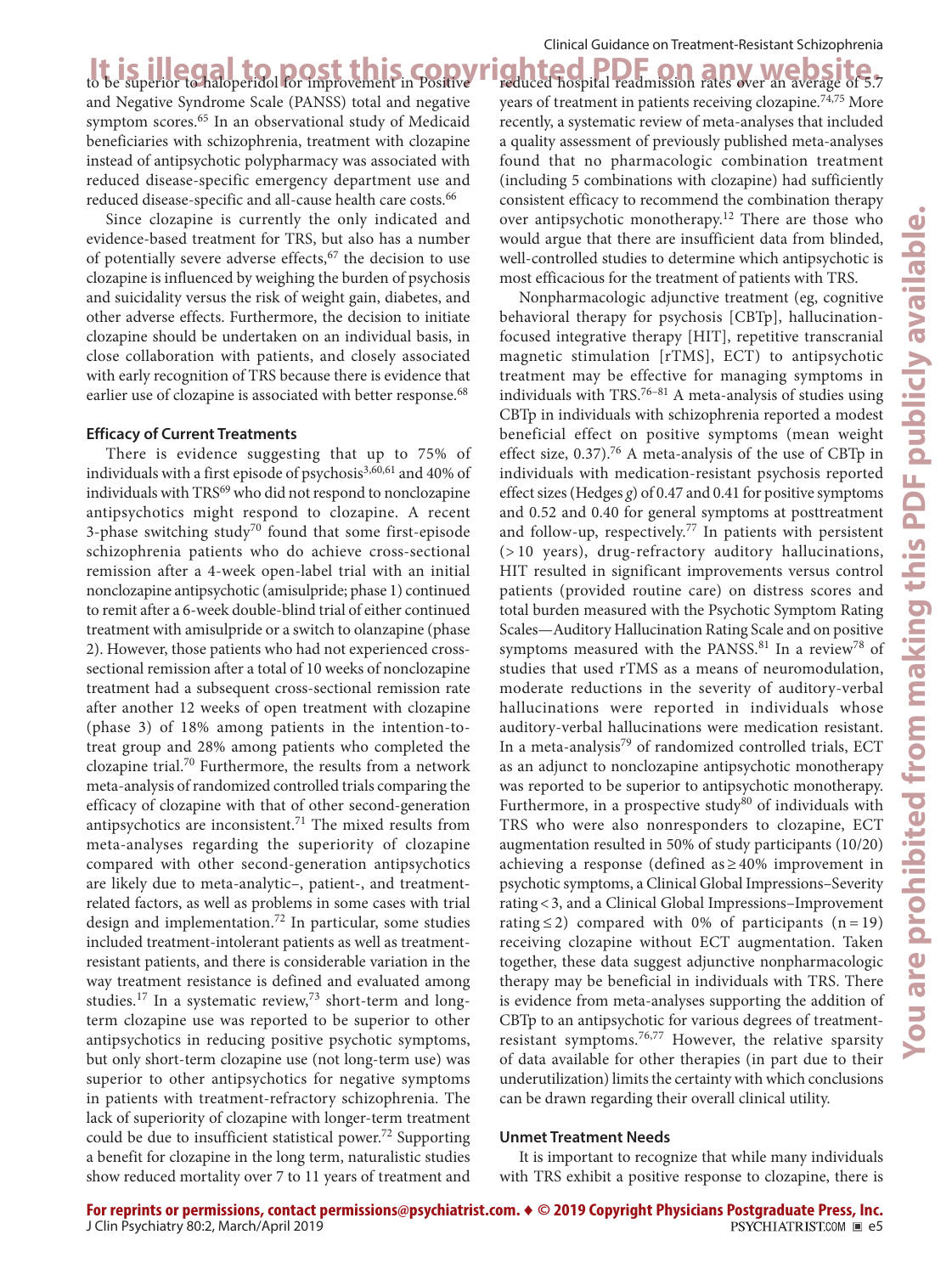| Domain                        | <b>Consensus Points</b>                                                                                                                                                                                                                                                                                                                                                                                                                                                                                                                                                                                                                                                                                                                                                                                                                                                                                                                                                                                                               |  |  |
|-------------------------------|---------------------------------------------------------------------------------------------------------------------------------------------------------------------------------------------------------------------------------------------------------------------------------------------------------------------------------------------------------------------------------------------------------------------------------------------------------------------------------------------------------------------------------------------------------------------------------------------------------------------------------------------------------------------------------------------------------------------------------------------------------------------------------------------------------------------------------------------------------------------------------------------------------------------------------------------------------------------------------------------------------------------------------------|--|--|
| Definition and identification | • Early recognition of TRS and management of psychotic symptoms are critical, as a prolonged duration of untreated<br>psychosis is associated with negative outcomes.<br><sup>o</sup> It is important to address the preconception that some individuals will not respond to any medication. Instead, it<br>should be reinforced that the proper medication may not have been administered.<br>• The recommended definition of TRS is failure to respond on any 2 AP medications, each at an adequate dose (ie,<br>equivalent to ≥600 mg of chlorpromazine/d) and treatment duration.<br>• Objective symptom measurements should be used to assess treatment response and medication adherence.<br>• Adherence should be evaluated by multiple objective means (eq, blood or urine levels, pill counts, supervised<br>medication intake, use of depot administration agents).<br>• Examine and exclude potential contributing factors for inadequate treatment response (eq, substance abuse<br>disorders, neurocognitive disorders). |  |  |
| Pathways to resistance        | • TRS is not a homogeneous subgroup within the schizophrenia spectrum; different clinical and neurobiological pathways<br>may be involved in the condition.<br>• The pathophysiology of TRS is not yet well understood. There are still gaps in the knowledge of the underlying<br>neurobiological pathways; currently, evidence suggests a role for both dopaminergic and nondopaminergic pathways.                                                                                                                                                                                                                                                                                                                                                                                                                                                                                                                                                                                                                                  |  |  |
| Burden                        | • The burden of TRS on patients, family/caregivers, payers, and society is substantial across a range of human, societal, and<br>economic domains.<br>• The effective management of TRS may have a positive impact on the overall burden associated with the condition.<br>• The stigma associated with schizophrenia, and most likely TRS, may be mitigated by the early identification of TRS and<br>effective treatment of psychotic symptoms.                                                                                                                                                                                                                                                                                                                                                                                                                                                                                                                                                                                     |  |  |
| <b>Current treatment</b>      | • Reevaluate the treatment plan after nonresponse to 2 AP drugs (after a minimum treatment of 12 weeks for positive<br>symptoms [2 trials of ≥6 weeks]) and consider alternative pharmacologic treatments, including clozapine.<br>• In certain circumstances (eq, risk of suicide), a treatment duration of 2 weeks may be sufficient before considering<br>additional clinical measures, including the use of clozapine. Adjunctive treatment with nonpharmacologic<br>interventions (eq, CBTp, ECT, rTMS) should be considered.<br>• Treatment choices should be a shared decision-making process among the treatment team, the patient, and the family/<br>caregivers.<br>• High-dose AP, hospitalizations, and evidence of ineffective polypharmacy should be considered as potential markers for<br>patients with TRS.                                                                                                                                                                                                          |  |  |

**It is illegal to post this copyrighted PDF on any website.**

Abbreviations: AP=antipsychotic, CBTp=cognitive behavioral therapy for psychosis, ECT=electroconvulsive therapy, rTMS=repetitive transcranial magnetic stimulation, TRS=treatment-resistant schizophrenia.

a subset of individuals who are clozapine resistant.<sup>3,60,61</sup> It has been proposed that individuals with TRS should be categorized according to this dichotomy in treatment response (clozapine responders vs clozapine nonresponders).<sup>19,82</sup> A wide range of values has been reported for the prevalence of clozapine-resistant schizophrenia, or "ultra TRS," but a recent meta-analysis $^{69}$  found that as many as 60% of patients failed to respond to clozapine across short- and long-term studies. Moreover, mixed results have been obtained for the use of pharmacologic $12$  adjunctive treatments, while results have been generally positive for nonpharmacologic adjunctive treatments including  $ECT^{79}$  in non-TRS and TRS83 patients as well as for 9 months of CBT in patients who are resistant to clozapine, although results were not sustained at 21 months. $84$  As a clinically defined subgroup that may have unique biological characteristics, further studies of patients not responding to ECT are warranted.

A percentage of individuals with TRS refuse clozapine treatment. In one study, 9 of 23 patients (39%) who failed to respond to 2 antipsychotic trials refused to receive clozapine in a subsequent trial.<sup>60</sup> In another study,  $35\%$  (20/57) of patients (no previous trials with clozapine) admitted to an acute ward for schizophrenia or schizoaffective disorder stated that they would refuse clozapine.<sup>85</sup> The defining features of these populations of individuals with TRS (nonclozapine antipsychotic treatment resistant vs clozapine treatment resistant) need to be further elucidated. In addition, it will be important to further understand how

to optimize clozapine treatment, as there is limited evidence regarding adequate clozapine doses and adequate plasma clozapine levels required for a clozapine trial. It is possible that in some of the cases of clozapine resistance, treatment was not optimized.

#### **CONSENSUS SUMMARY**

## **Definition and Identification of Treatment-Resistant Schizophrenia**

The early recognition of TRS and management of its associated psychotic symptoms are critical because a prolonged duration of persistent and ineffectively treated psychosis is associated with negative outcomes.<sup>14</sup> It is important to overcome the therapeutic nihilism that sometimes leads to sustained, ineffective treatment.<sup>86</sup> Rather, it should be considered that the appropriate treatment has not yet been provided to the patient, including currently available long-acting injectable medications in the case of nonadherence. Identifying the underlying reason that patients are treatment resistant may be difficult because of the heterogeneous and multidimensional nature of the factors that may contribute to its etiology. Additionally, there may be other contributing factors, such as access and continuity of comprehensive care. There is clearly a need for more training of clinicians to facilitate the earlier identification and appropriate management of TRS. In some regions and settings, the establishment of specialty units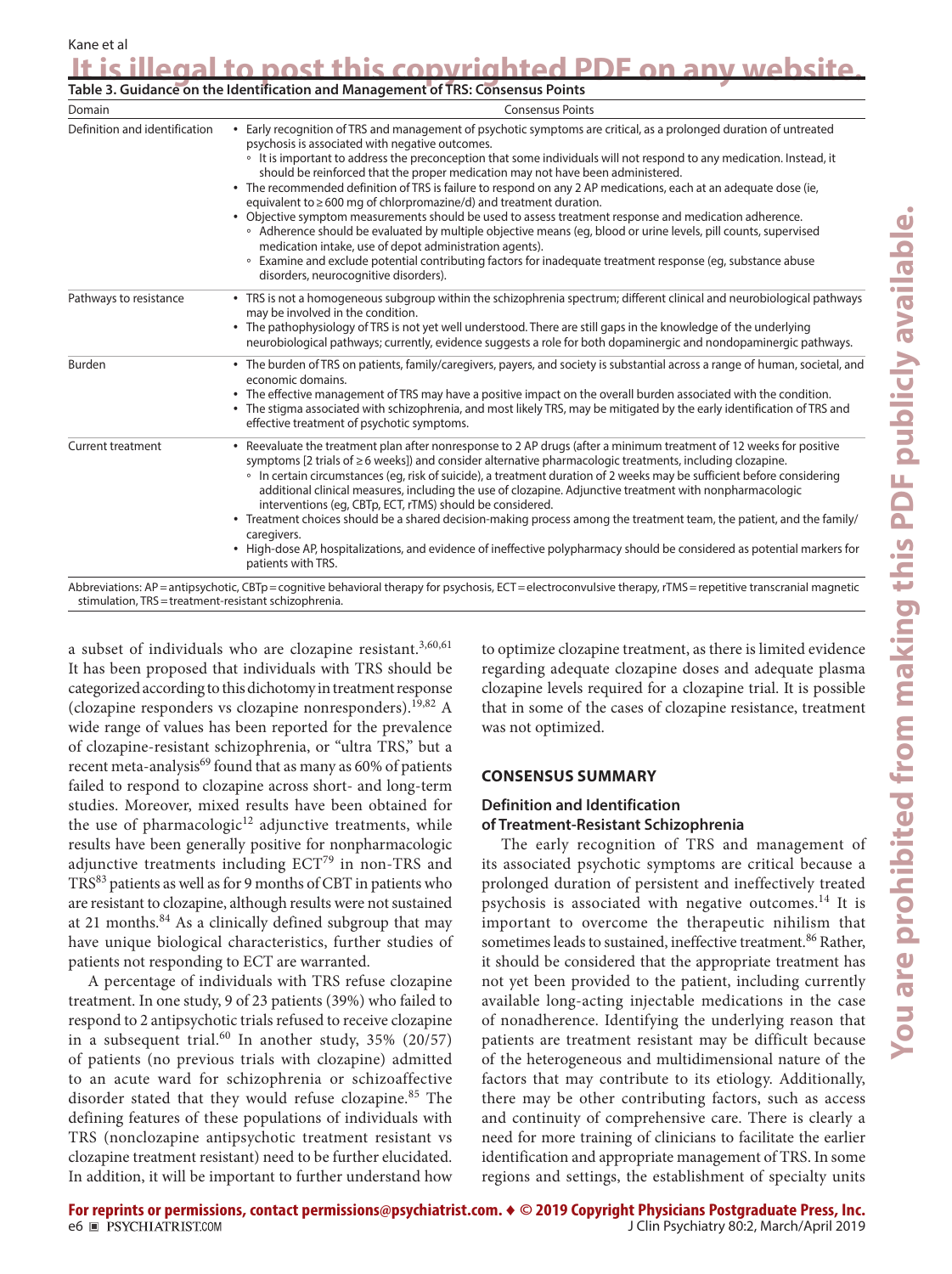It is illegal to post this copyrighted PDF on any website.<br>Or clinics could help to improve the care of such patients. Hisorders (ie, bipolar disorder, major depressive disorder In a study examining a comprehensive, multidisciplinary, team-based treatment approach for first-episode psychosis in the United States, it was reported that comprehensive care for first-episode psychosis improved both functional and clinical outcomes.87 Clozapine clinics have been established at a number of psychiatric facilities around the world, and although no formal studies of outcomes in comparison to usual care have been reported, it is likely that treatment by clinicians with special expertise has a variety of advantages. It has been suggested that clozapine clinics expand clozapine accessibility, enhance physician competency with clozapine, and provide better training for residents and other trainees.<sup>88</sup>

The consensus definition of TRS is the failure of  $\geq 2$ different antipsychotic medication trials at adequate dose and duration of  $\geq 6$  weeks, with objective assessments of adherence (Tables 1 and 3). This recommendation is consistent with the recently published guidelines of the Treatment Response and Resistance in Psychosis Working Group.17 Before and after antipsychotic trials, objective symptom measurement and medication adherence tools (eg, blood or urine levels, pill counts, supervised medication intake, use of long-acting injectable formulations) should be used to verify the presence of TRS.

#### **Pathways to Treatment Resistance in Treatment-Resistant Schizophrenia**

Evidence suggests that there is no single pathway, biological phenotype, or clinical phenotype that accounts for all cases of TRS. Multiple neurobiological mechanisms are likely to occur across patients with TRS. Although gaps in understanding of the causes and evolution of TRS exist, current evidence suggests both dopaminergic and nondopaminergic mechanisms may account for the pathophysiology of TRS. $20-29$  There is also a need to clarify the role of pseudoresistance in TRS. The development of algorithms/flow diagrams may help to provide direction to clinicians on the potential factors that may contribute to nonresponse, including the role of nonadherence.

Areas of future research that will help to further clarify the pathophysiology of TRS and reliably identify it include the use of genotyping and other biomarkers (eg, neuroimaging) and further examination of the role of oxidative stress and inflammation. The development of an algorithm based on a simple assessment tool, which evaluates treatment response, focuses on positive symptoms, and accounts for sources of pseudoresistance, would also be useful in accelerating the identification of patients with TRS. However, a detailed description of such an assessment tool is beyond the scope of the current report. The authors plan on presenting a proposal in a future publication.

## **Burden of Treatment-Resistant Schizophrenia**

There are substantial personal, societal, and economic burdens associated with TRS (Tables 2 and 3). Based on an online review of federal funding, TRS research funding is substantially lower than that provided for other psychiatric

disorders (ie, bipolar disorder, major depressive disorder, and other domains in schizophrenia). The disease burden associated with TRS may be substantially reduced by early identification and effective treatment.

## **Current Treatment and Unmet Needs in Treatment-Resistant Schizophrenia**

Consensus treatment guidelines for TRS recommend that patients be reevaluated at 12 weeks after a first episode of psychosis (after 2 antipsychotic trials of  $\geq 6$ weeks in duration at an adequate dose [ie,  $\geq 600$  mg chlorpromazine equivalents/d]; Table 3). However, in some circumstances (eg, high risk of suicide), a treatment duration of 2 weeks may be sufficient before considering if additional clinical intervention is needed. The use of alternative pharmacotherapies, including clozapine, or nonpharmacologic adjunctive treatments (eg, CBTp, ECT, rTMS, HIT) should be considered if treatment response is not optimal. It is also important to emphasize that treatment choices should be a shared decision-making process among the treatment team, the patient, and the patient's family/ caregivers.

#### **CONCLUSIONS**

The early identification of patients with TRS is critical for optimizing treatment because early recognition may help reduce the duration of persistent psychosis and improve long-term treatment outcomes. By increasing awareness and disseminating criteria for identifying TRS, those involved in the care of patients with schizophrenia will be able to identify TRS earlier in its course and make more informed treatment decisions. Considering the available evidence, it is anticipated that more timely and effective intervention for patients with TRS will result in improved long-term outcomes, reduced disease burden, and lower overall health care costs.

#### *Published online:* March 5, 2019.

*Potential conflicts of interest:* All authors have received financial support from Lundbeck. **Dr Kane** has been a consultant and/or advisor to or has received honoraria from Alkermes, Allergan, IntraCellular Therapies, Janssen/ J&J, LB Pharma, Lundbeck, Medscape, Neurocrine, Otsuka, Pfizer, Pierre Fabre, Roche, Sunovion, Takeda, and Teva; has received grant support from Janssen, Lundbeck, and Otsuka; and is a shareholder of The Vanguard Research Group and LB Pharma. **Dr Agid** has been a consultant and/or advisor to or has received honoraria from Janssen-Ortho (Johnson & Johnson), Otsuka, Lundbeck, Sumitomo Dainippon Pharma (DSP), Mylan Pharmaceuticals, and HLS Therapeutics and has received grant support from Janssen-Ortho (Johnson & Johnson), Otsuka, Boehringer Ingelheim, and Neurocrine Biosciences. **Dr Baldwin** served as a consultant to Lundbeck. **Dr Howes** has received investigator-initiated research funding from and/or participated in advisory/speaker meetings organized by AstraZeneca, Autifony, Biogen, BMS, Eli Lilly, Heptares, Janssen, Lundbeck, Leyden Delta, Otsuka, Servier, Sunovion, Rand, and Roche. Neither Dr Howes nor his family have been employed by or have holdings/a financial stake in any biomedical company. **Dr Lindenmayer** has been a consultant for Alkermes, Janssen/J&J, Lundbeck, Neurocrine, Otsuka, and Newron and has received research grant support from Janssen, Neurocrine, Roche, Intracellular, Avanir, Takeda, and Alkermes. **Dr Marder** has been a consultant or advisory board member for Allergan, Boehringer Ingelheim, Lundbeck, Neurocrine, Newron, Otsuka, Roche, and Teva and has received research support from Boehringer Ingelheim, Neurocrine, and Takeda. **Dr Olfson** has worked on a grant from Janssen Scientific Affairs to Columbia University and served as a consultant to Lundbeck. **Dr Potkin** has been a consultant and/or advisor to or has received honoraria from Alkermes,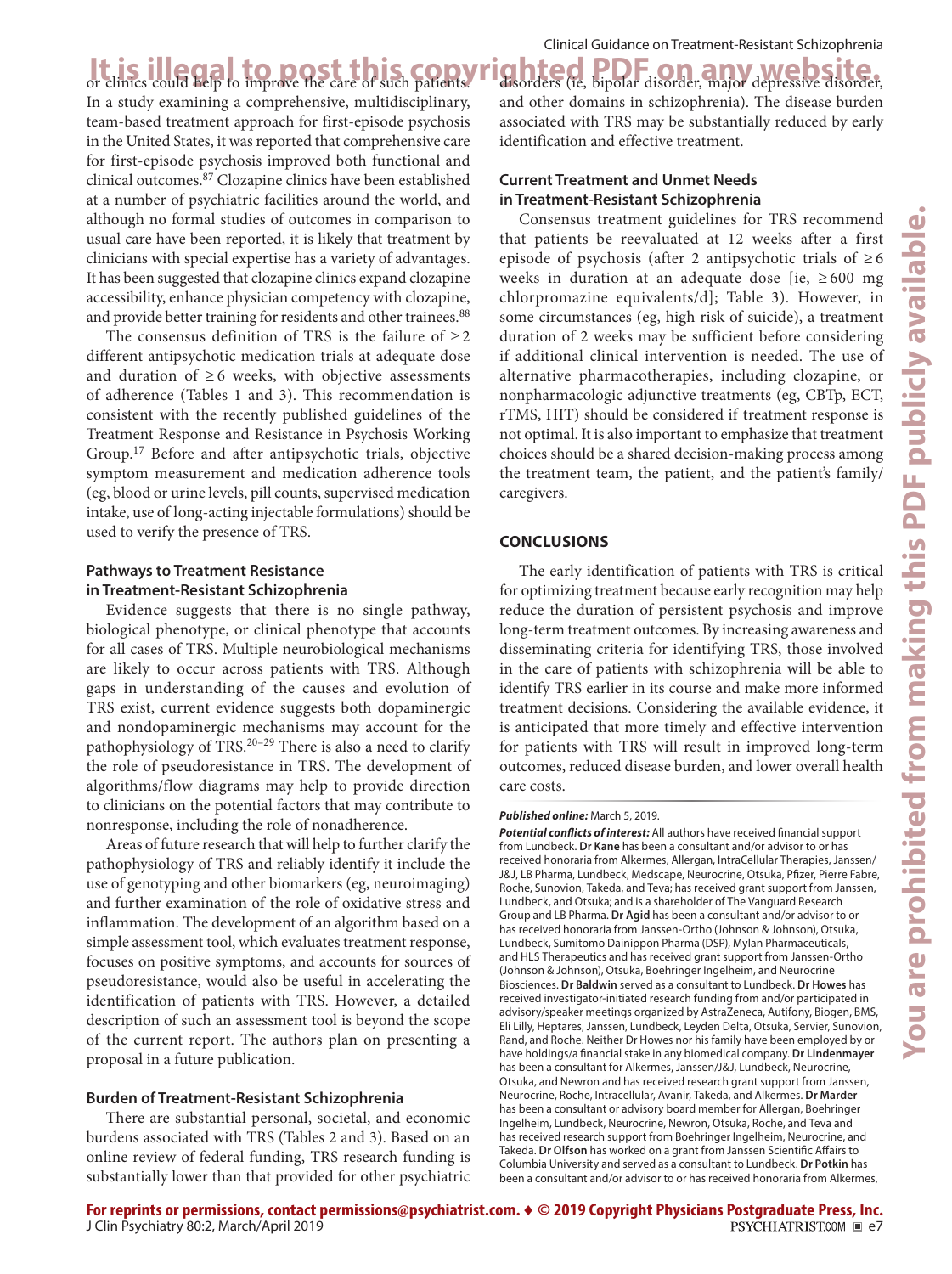## **It is illegael to post this copyrighted PDF** exchange we bsite. Kane et al *Psychopharmacology (Berl)*.

Medscape, Merck, Otsuka, Pfizer, Sunovion, Takeda, Teva, Toyama Chemical Co, and Vanda and has received grant support from Allergan, Otsuka, Lundbeck, Takeda, and the University of California San Diego and University of Southern California. **Dr Correll** has been a consultant and/or advisor to or has received honoraria from Alkermes, Allergan, Gerson Lehrman Group, IntraCellular Therapies, Janssen/J&J, LB Pharma, Lundbeck, MedAvante, Medscape, Merck, Neurocrine, Otsuka, Pfizer, ROVI, Servier, Sunovion, Takeda, and Teva; has provided expert testimony for Bristol-Myers Squibb, Janssen, and Otsuka; served on a Data Safety Monitoring Board for Lundbeck, Pfizer, Roche, and ROVI; received royalties from UpToDate and grant support from Janssen and Takeda; and is a shareholder of LB Pharma.

*Funding/support:* The information reported in this article was derived from a roundtable sponsored by Lundbeck. Medical writing assistance was provided by the CHC Group (North Wales, PA) and was supported by Lundbeck.

*Role of the sponsor:* Lundbeck provided financial support for the conduct of the roundtable and for editorial support in the development of this article. Lundbeck is currently developing a potential treatment option for patients with treatmentresistant schizophrenia. The final content and consensus recommendations were the decisions of the authors.

*Previous presentation:* Poster presented at the 30th annual Psychiatric and Mental Health Congress; September 16–19, 2017; New Orleans, LA.

#### **REFERENCES**

- 1. World Health Organization. Schizophrenia. WHO website. [http://www.who.int/](http://www.who.int/mediacentre/factsheets/fs397/en) [mediacentre/factsheets/fs397/en](http://www.who.int/mediacentre/factsheets/fs397/en). Accessed July 13, 2017.
- 2. National Collaborating Centre for Mental Health, NICE. *Psychosis and Schizophrenia in Adults: Treatment and Management*. National clinical guideline number 178. [https://www.](https://www.nice.org.uk/guidance/cg178) [nice.org.uk/guidance/cg178.](https://www.nice.org.uk/guidance/cg178) London, UK: National Institute for Health and Care Excellence; 2014.
- 3. Agid O, Arenovich T, Sajeev G, et al. An algorithm-based approach to first-episode schizophrenia: response rates over 3 prospective antipsychotic trials with a retrospective data analysis. *J Clin Psychiatry*. 2011:72(11):1439-1444.
- 4. Yoshimura B, Sato K, Takaki M, et al. Algorithmbased pharmacotherapy for first-episode schizophrenia involuntarily hospitalized: a retrospective analysis of real-world pra[c](https://doi.org/10.1111/eip.12531)tice. *Early Interv Psychiatry.* 2019;13(1):39-46.
- 5. Robinson DG, Woerner MG, Alvir JMJ, et al. Predictors of treatment response from a first episode of schizophrenia or schizoaffective disorder. Am J Psychiatry. 1999;156(4):544-549.
- 6. Carbon M, Correll CU. Clinical predictors of therapeutic response to antipsychotics in schizophrenia. *Dialogues Clin Neurosci*. 2014;16(4):505-524.
- 7. Lieberman JA, Phillips M, Gu H, et al. Atypical and conventional antipsychotic drugs in treatment-naive first-episode schizophrenia: a 52-week randomized trial of clozapine vs chlorpromazine. *Neuropsychopharmacology*. 2003:28(5):995-1003.
- 8. Meltzer HY. Treatment-resistant schizophrenia—the role of clozapine. *Curr Med Res Opin.* 1997;14(1):1-20.
- 9. Lehman AF, Lieberman JA, Dixon LB, et al; American Psychiatric Association; Steering Committee on Practice Guidelines. Practice guideline for the treatment of patients with

2004;161(2 suppl):1-56.

- 10. Agid O, Zipursky R, Siu C, et al. Antipsychotic re-challenge in previous responders. In: 53rd Annual Meeting of the American College of Neuropsychopharmacology, ACNP 2014; December 7–11, 2014; Phoenix, Arizona.
- 11. Kinon BJ, Kane JM, Chakos M, et al. Possible predictors of neuroleptic-resistant schizophrenic relapse: influence of negative symptoms and acute extrapyramidal side effects. *Psychopharmacol Bull*. 1993;29(3):365-369.
- 12. Correll CU, Rubio JM, Inczedy-Farkas G, et al. Efficacy of 42 pharmacologic cotreatment strategies added to antipsychotic monotherapy in schizophrenia: systematic overview and quality appraisal of the metaanalytic evidence. *JAMA Psychiatry*. 2017;74(7):675-684.
- 13. Galling B, Roldán A, Hagi K, et al. Antipsychotic augmentation vs monotherapy in schizophrenia: systematic review, metaanalysis and meta-regression analysis. *World Psychiatry.* 2017;16(1):77-89.
- 14. Yada Y, Yoshimura B, Kishi Y. Correlation between delay in initiating clozapine and symptomatic improvement. *Schizophr Res*.  $2015:168(1-2):585-586.$
- 15. Lally J, Ajnakina O, Di Forti M, et al. Two distinct patterns of treatment resistance: clinical predictors of treatment resistance in firstepisode schizophrenia spectrum psychoses. Psychol Med. 2016;46(15):3231-3240.
- 16. Lieberman JA. Pathophysiologic mechanisms in the pathogenesis and clinical course of schizophrenia. *J Clin Psychiatry*. 1999;60(suppl  $12:9-12.$
- 17. Howes OD, McCutcheon R, Agid O, et al. Treatment-resistant schizophrenia: Treatment Response and Resistance in Psychosis (TRRIP) Working Group consensus guidelines on diagnosis and terminology. *Am J Psychiatry*. 2017;174(3):216-229.
- 18. Hasan A, Falkai P, Wobrock T, et al; World Federation of Societies of Biological Psychiatry (WFSBP) Task Force on Treatment Guidelines for Schizophrenia. World Federation of Societies of Biological Psychiatry (WFSBP) Guidelines for Biological Treatment of Schizophrenia, part 1: update 2012 on the acute treatment of schizophrenia and the management of treatment resistance. *World J*  Biol Psychiatry. 2012;13(5):318-378.
- 19. Farooq S, Agid O, Foussias G, et al. Using treatment response to subtype schizophrenia: proposal for a new paradigm in classification. Schizophr Bull. 2013;39(6):1169-1172.
- 20. Oda Y, Kanahara N, Iyo M. Alterations of dopamine D2 receptors and related receptorinteracting proteins in schizophrenia: the pivotal position of dopamine supersensitivity psychosis in treatment-resistant schizophrenia. *Int J Mol Sci.* 2015:16(12):30144-30163.
- 21. Suzuki T, Kanahara N, Yamanaka H, et al. Dopamine supersensitivity psychosis as a pivotal factor in treatment-resistant schizophrenia. *Psychiat[r](https://doi.org/10.1016/j.psychres.2015.02.021)y Res*. 2015;227(2-3):278-282.
- 22. Kimura H, Kanahara N, Sasaki T, et al. Risperidone long-acting injectable in the treatment of treatment-resistant schizophrenia with dopamine supersensitivity psychosis: results of a 2-year prospective study, including an additional 1-year follow-up. *J Psychopharmacol.* 2016;30(8):795-802.
- 23. Silvestri S, Seeman MV, Negrete JC, et al. Increased dopamine D2 receptor binding after long-term treatment with antipsychotics in humans: a clinical PET study.

2000;152(2):174-180.

- 24. Abi-Dargham A, Rodenhiser J, Printz D, et al. Increased baseline occupancy of D2 receptors by dopamine in schizophrenia. *P[r](https://doi.org/10.1073/pnas.97.14.8104)oc Natl Acad Sci U S A.* 2000;97(14):8104-8109.
- 25. Howes OD, Kapur S. A neurobiological hypothesis for the classification of schizophrenia: type A (hyperdopaminergic) and type B (normodopaminergic). *Br J*  Psychiatry. 2014;205(1):1-3.
- 26. Demjaha A, Murray RM, McGuire PK, et al. Dopamine synthesis capacity in patients with treatment-resistant schizophrenia. *Am J Psychiatry.* 2012;169(11):1203-1210.
- 27. Mouchlianitis E, McCutcheon R, Howes OD. Brain-imaging studies of treatment-resistant schizophrenia: a systematic r[ev](https://doi.org/10.1016/S2215-0366(15)00540-4)iew. *Lancet Psychiatry.* 2016:3(5):451-463.
- 28. Demjaha A, Egerton A, Murray RM, et al. Antipsychotic treatment resistance in schizophrenia associated with elevated glutamate levels but normal dopamine function. *Biol Psychiatry*. 2014;75(5):e11-e13.
- 29. Yin J, Barr AM, Ramos-Miguel A, et al. Antipsychotic induced dopamine supersensitivity psychosis: a comprehensive review. *Curr Neuropharmacol*.  $2017:15(1):174-183.$
- 30. Kane JM. Improving patient outcomes in schizophrenia: achieving remission, preventing relapse, and measuring success. *J Clin Psychiatry.* 2013;74(9):e18.
- 31. Correll CU, Rubio JM, Kane JM. What is the risk-benefit ratio of long-term antipsychotic treatment in people with schizophrenia? *World*  Psychiatry. 2018;17(2):149-160.
- 32. Pollak TA, McCormack R, Peakman M, et al. Prevalence of anti-N-methyl-D-aspartate (NMDA) receptor [corrected] antibodies in patients with schizophrenia and related psychoses: a systematic review and metaanalysis. Psychol Med. 2014;44(12):2475-2487.
- 33. Iasevoli F, Giordano S, Balletta R, et al. Treatment resistant schizophrenia is associated with the worst community functioning among severely-ill highly-disabling psychiatric conditions and is the most relevant predictor of poorer achievements in functional milestones. *Prog Neuropsychopharmacol Biol*  Psychiatry. 2016;65:34-48.
- 34. Frydecka D, Beszłej JA, Gościmski P, et al. Profiling cognitive impairment in treatmentresistant schizophrenia patients. *Psychiatry Res*. 2016;235:133-138.
- 35. Ascher-Svanum H, Nyhuis AW, Faries DE, et al. Clinical, functional, and economic ramifications of early nonresponse to antipsychotics in the naturalistic treatment of schizophrenia. *Schizophr Bull*. 2008;34(6):1163-1171.
- 36. Flyckt L, Löthman A, Jörgensen L, et al. Burden of informal care giving to patients with psychoses: a descriptive and methodologica[l](https://doi.org/10.1177/0020764011427239)  study. Int J Soc Psychiatry. 2013;59(2):137-146.
- 37. Koutra K, Triliva S, Roumeliotaki T, et al. Family functioning in families of first-episode psychosis patients as compared to chronic mentally ill patients and healthy co[nt](https://doi.org/10.1016/j.psychres.2014.06.045)rols. Psychiatry Res. 2014;219(3):486-496.
- 38. Chan SKW, Kao SYS, Leung SL, et al. Relationship between neurocognitive function and clinical symptoms with self-stigma in patients with schizophrenia-spectrum disorders [published online ahead of print June 23, 2017]. *J Ment Health*.
- 39. Hill K, Startup M. The relationship between internalized stigma, negative symptoms and social functioning in schizophrenia: the mediating role of self-efficacy. *Psychiatry Res*.